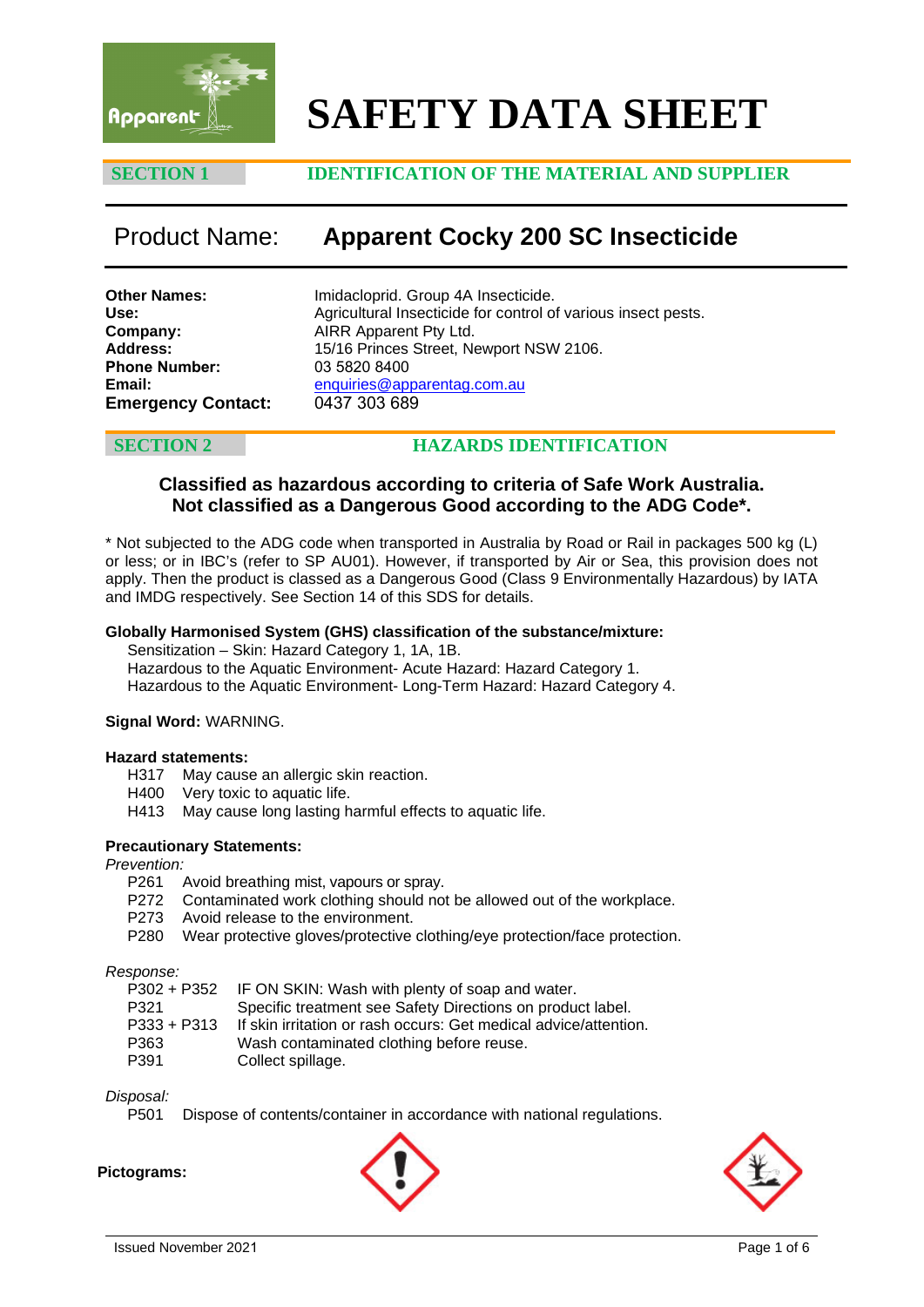### **SECTION 3 COMPOSITION/INFORMATION ON INGREDIENTS**

# **Ingredients:**

*CHEMICAL CAS NUMBER PROPORTION* Imidacloprid 138261-41-3 200 g/L Propane-1,2-diol 57-55-6 < 5% w/w Preservative (mixture) < 5% w/w Other ingredients (including water) determined not to be hazardous Balance

### **SECTION 4 FIRST AID MEASURES**

### **FIRST AID**

- **Ingestion:** Rinse any residual product from mouth and lips. Give plenty of water to drink and seek medical help. Phone Australia 13 11 26.
- **Eye contact:** Flush with running water until product is removed. Seek medical advice if irritation persists.
- **Skin contact:** Remove contaminated clothing. Wash thoroughly under running water using a mild soap. Seek medical advice if irritation, reddening and/or other damage occurs. Launder contaminated clothing before re-use.
- **Inhalation:** Remove affected person to fresh air until recovered.

**Advice to Doctor:** Has a nicotine like effect. Check blood pressure and pulse rate frequently, as bradycardia and hypotonia are possible. Provide supportive measures for respiratory function and cardiac action. Give artificial respiration if signs of paralysis appear. Additional therapeutic measures involve elimination of the substance from the body or acceleration of its excretion (gastric lavage, saline laxatives, activated charcoal).

Contra-indications: Absorption promoting agents such as alcoholic beverages and milk.

### **SECTION 5 FIRE FIGHTING MEASURES**

**Specific Hazard:** Generally considered a low risk due to the water content, but once the water has evaporated the product is combustible.

**Extinguishing media:** Product is non-combustible. Choose extinguishing media to suit the burning material. If waterspray is used, contain all runoff. If the water in the formulation is evaporated by prolonged heating, the residue will burn.

**Hazards from combustion products:** Non-combustible, however after heating to dryness product is likely to decompose and continued strong heating and will emit toxic fumes. Firefighters to wear selfcontained breathing apparatus and suitable protective clothing if risk of exposure to vapour or smoke.

**Precautions for fire-fighters and special protective equipment:** Isolate fire area. Evacuate downwind residents. Wear full protective clothing and self-contained breathing apparatus. Do not breathe smoke or vapours generated.

#### **SECTION 6 ACCIDENTAL RELEASE MEASURES**

#### **Emergency procedures:**

As a minimum, wear cotton overalls buttoned to the neck and wrist and a washable hat, elbow-length PVC gloves and goggles to prevent skin and eyes being affected. Evacuate unprotected and unnecessary personnel from area of spill.

In the case of spillage, stop leak if safe to do so, and contain spill. Prevent spillage entering drains or watercourses. Contain and absorb spilled material with absorbent material such as sand, clay, cat litter or material such as vermiculite. Collect recoverable product for use as labelled on the product. Vacuum, shovel or pump contaminated spilled material into an approved container and dispose of waste as per the requirements of Local or State Waste Management Authorities. Keep out animals and unprotected persons. Launder protective clothing before storage or re-use. Prevent spillage entering drains or watercourse.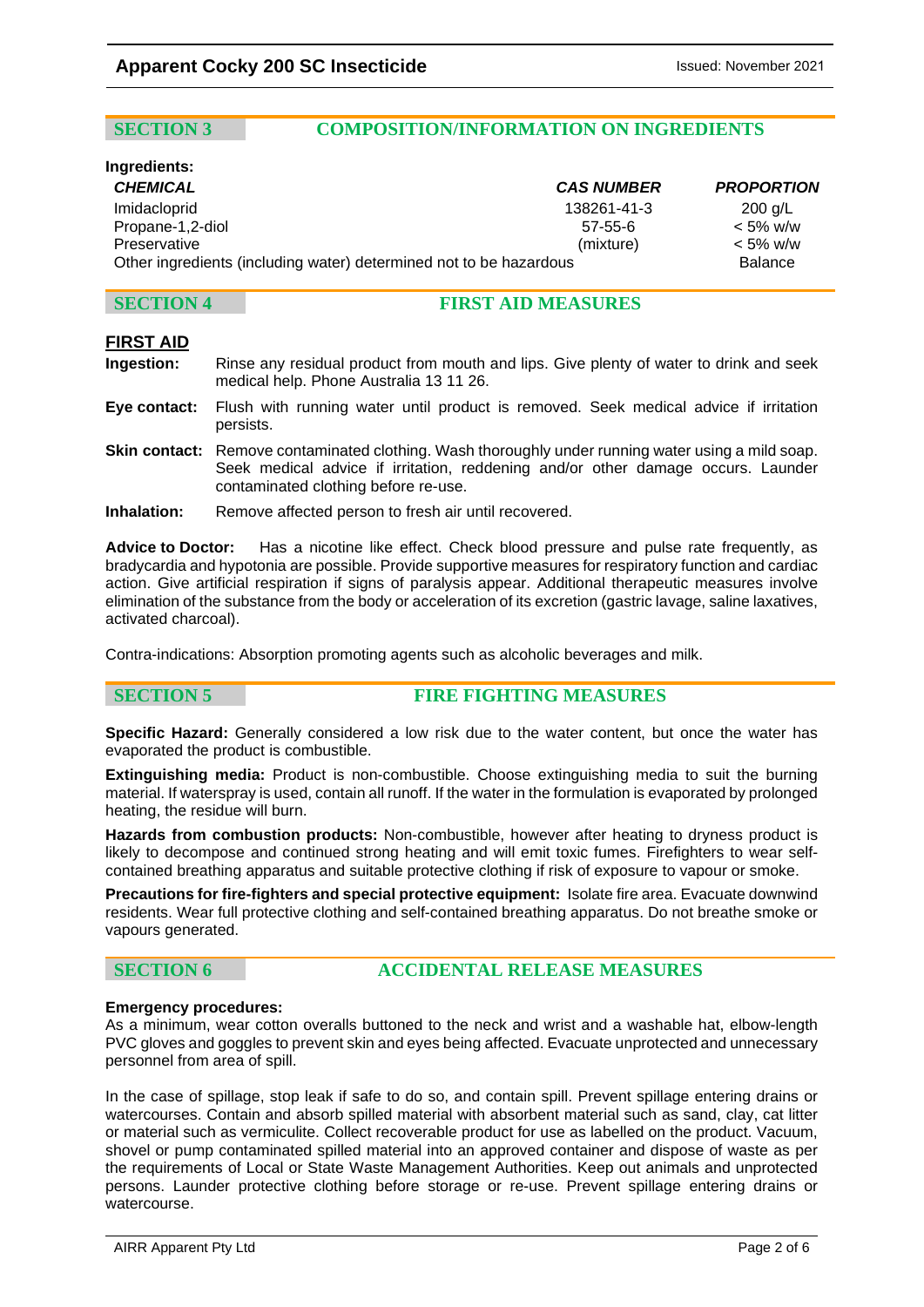### **SECTION 6 ACCIDENTAL RELEASE MEASURES** (Continued)

**Material and methods for containment and cleanup procedures:** To clean spill area, tools and equipment, wash with a solution of soap, water and acetic acid/vinegar. Follow this with a neutralisation step of washing the area with a bleach or caustic soda ash solution. Finally, wash with a strong soap and water solution. Absorb, as above, any excess liquid and add both solutions to the drums of waste already collected.

### **SECTION 7 HANDLING AND STORAGE**

**Precautions for Safe Handling:** Harmful if swallowed. May irritate the eyes and skin. Repeated exposure may cause allergic disorders. Avoid contact with eyes and skin. When preparing product for use, wear cotton overalls buttoned to the neck and wrist and a washable hat, elbow-length PVC gloves and goggles. Wash hands after use. After each day's use, wash gloves, goggles and contaminated clothing.

**Conditions for Safe Storage:** Store in the closed, original container in a cool, well-ventilated area. Do not store for prolonged periods in direct sunlight. This product is a Schedule 5 Poison (S5) and must be stored and sold in accordance with the relevant Health Department regulations.

### **SECTION 8 EXPOSURE CONTROLS / PERSONAL PROTECTION**

#### **Exposure Guidelines:**

Exposure guidelines have not been established for this product by Safe Work Australia, however the manufacturer recommends the following guideline.

| Atmospheric Contaminant | Exposure Standard (TWA)         |
|-------------------------|---------------------------------|
| Propane-1,2-diol        | 474 mg/m <sup>3</sup> (150 ppm) |

*TWA = Time-Weight Average*

#### **Biological Limit Values:**

No biological limit allocated.

#### *Engineering controls:*

Use in ventilated areas adequate to keep exposure below the TWA. Supplement natural ventilation if necessary. Keep containers closed when not in use.

#### **Personal Protective Equipment (PPE):**

General: When preparing product for use, wear cotton overalls buttoned to the neck and wrist and a washable hat, elbow-length PVC gloves and goggles. Wash hands after use. After each day's use, wash gloves, goggles and contaminated clothing.

Personal Hygiene: Harmful if swallowed. May irritate the eyes and skin. Repeated exposure may cause allergic disorders. Avoid contact with eyes and skin. Clean water should be available for washing in case of eye or skin contamination. Wash skin before eating, drinking or smoking. Shower at the end of the workday.

#### **SECTION 9 PHYSICAL AND CHEMICAL PROPERTIES**

| Appearance:                 | Beige liquid suspension.                  |
|-----------------------------|-------------------------------------------|
| Odour:                      | Faint.                                    |
| <b>Boiling point:</b>       | No data available.                        |
| <b>Freezing point:</b>      | No data available.                        |
| <b>Solubility in Water:</b> | Product will suspend, not dissolved.      |
| pH:                         | $6.5 - 8$ (1% solution).                  |
| <b>Specific Gravity:</b>    | Approximately 1.1                         |
| Flammability:               | Non-flammable liquid, unless dried.       |
| Flashpoint (°C):            | Not flammable.                            |
| <b>Poisons Schedule:</b>    | This product is a Schedule 5 (S5) Poison. |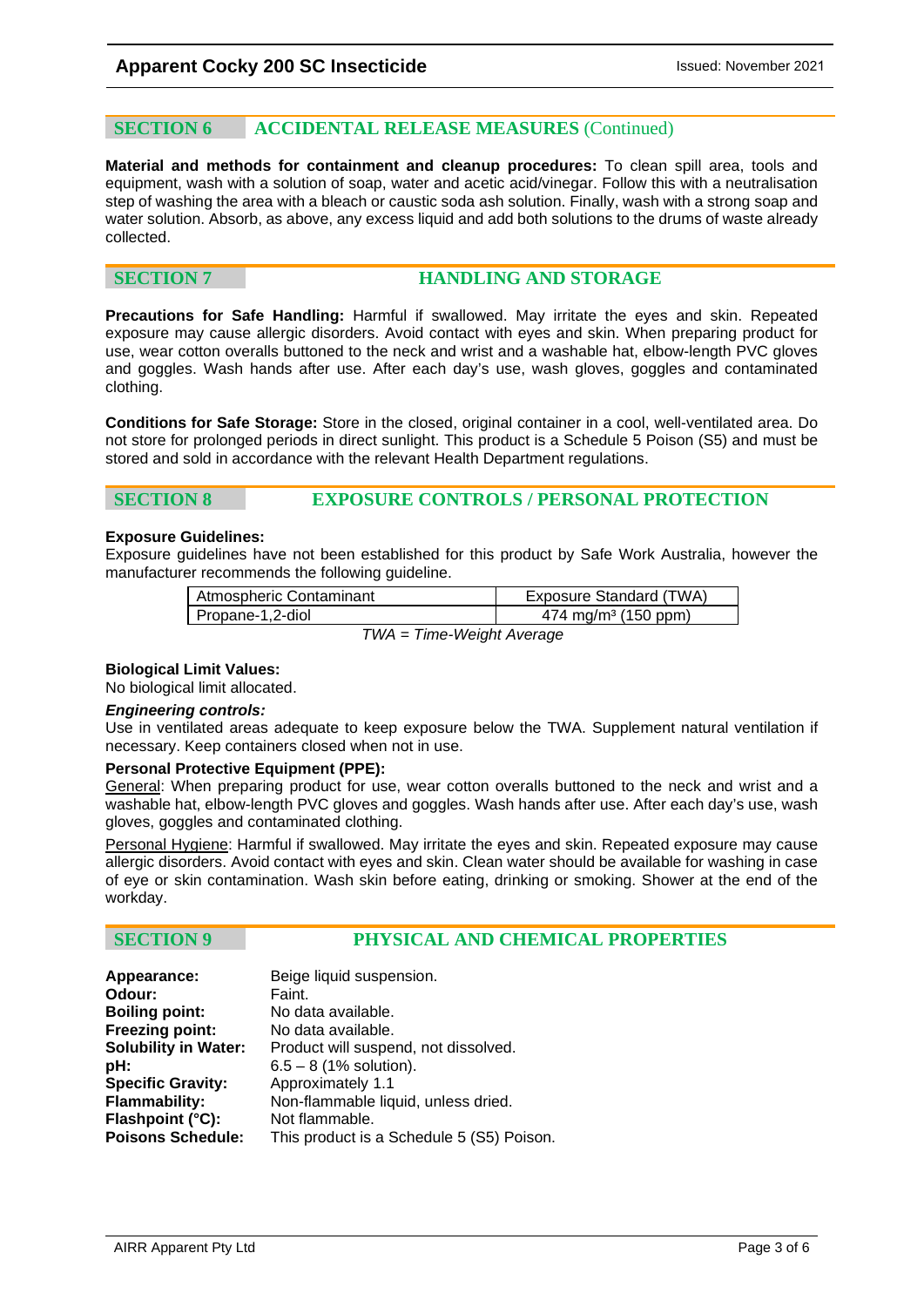### **Apparent Cocky 200 SC Insecticide ISSUED:** Issued: November 2021

### **SECTION 10 STABILITY AND REACTIVITY**

**Chemical Stability:** Product should be stable in storage for at least 2 years after manufacture. Some settling might occur, and containers should be agitated at least once every 12 months to resuspend any sediment.

**Conditions to avoid:** Do not store for prolonged periods in direct sunlight.

**Incompatible materials:** Strong acids, bases or oxidizing agents.

**Hazardous decomposition products:** After heating to dryness product is likely to decompose and continued strong heating will emit toxic fumes.

**Hazardous reactions:** Not likely to polymerise.

### **SECTION 11 TOXICOLOGICAL INFORMATION**

No specific data is available for this product as no toxicity tests have been conducted on this product. Information presented is our best judgement based on similar products and/or individual components. As with all products for which limited data is available, caution must be exercised through the use of protective equipment and handling procedures to minimise exposure.

#### *Potential Health Effects:*

#### **ACUTE EFFECTS**

- **Swallowed:** Acute Oral  $LD_{50}$  (rat) = 5000 mg/kg. Swallowing large quantities may cause vomiting, diarrhoea, abdominal pain, lethargy, depressed muscular tone, muscular cramps, respiratory disturbances and trembling. Harmful if swallowed.
- **Eye:** Mild irritant. May cause discomfort if contact is prolonged.
- **Skin:** Acute dermal  $LD_{50}$  (rat)  $> 2,000$  mg/kg. May irritate the skin, not a sensitiser.
- **Inhaled:** Should not cause severe effects if treated promptly. May cause irritation to the respiratory tract and symptoms similar to the effects described under 'swallowed'.

#### *Acute toxicity:*

Exposure to humans most commonly occurs through spray mist or accidental ingestion of product.

*Chronic toxicity:* Evidence from animal studies indicates that after repeated or prolonged exposure to imidacloprid there was no evidence of a carcinogenic effect, is unlikely to be genotoxic, is not teratogenic. The results of periodic examinations of employees exposed to imidacloprid showed no adverse health effects. No epidemiological studies of the effects of imidacloprid and no information on symptoms of poisoning or clinical signs were available. A 4-year-old child who ingested about 10 mg/kg bw of a veterinary preparation of imidacloprid showed no signs of poisoning or adverse health effects.

**SECTION 12 ECOLOGICAL INFORMATION** 

**Environmental Toxicology:** No information is available for the product. The following information refers to the active ingredient, imidacloprid. Toxic to upland game birds (Bobwhite quail LD $_{50}$  152 mg/kg). Toxic to fish and aquatic species - rainbow trout  $LD_{50} = 211$  mg/L and golden orfe  $LD_{50} = 237$  mg/L. toxic to *Daphnia magna* LC<sub>50</sub> (48 hour) = 85 mg/L. Toxic to bees when used as a spray, but when used as a seed treatment it has been shown to be safe to bees. DO NOT contaminate streams, rivers or water courses.

**Environmental Fate:** No information is available for the product. The following information refers to the active ingredient, imidacloprid. Imidacloprid has medium absorption to soil with a half life of 48-190 days. The hydrolysis half-life of imidacloprid can range from 33 - 44 days at pH 7 and 25°C. The aqueous photolysis half-life is less than 3 hours. Imidacloprid has a photolysis half-life of 39 days at the soil surface, with a range of 26.5 - 229 days when incorporated into the soil. Persistence in soil allows for continual availability for uptake by plant roots. The combination of low Koc between 132 - 310 and high water solubility of 514 ppm suggests a potential to leach to ground water.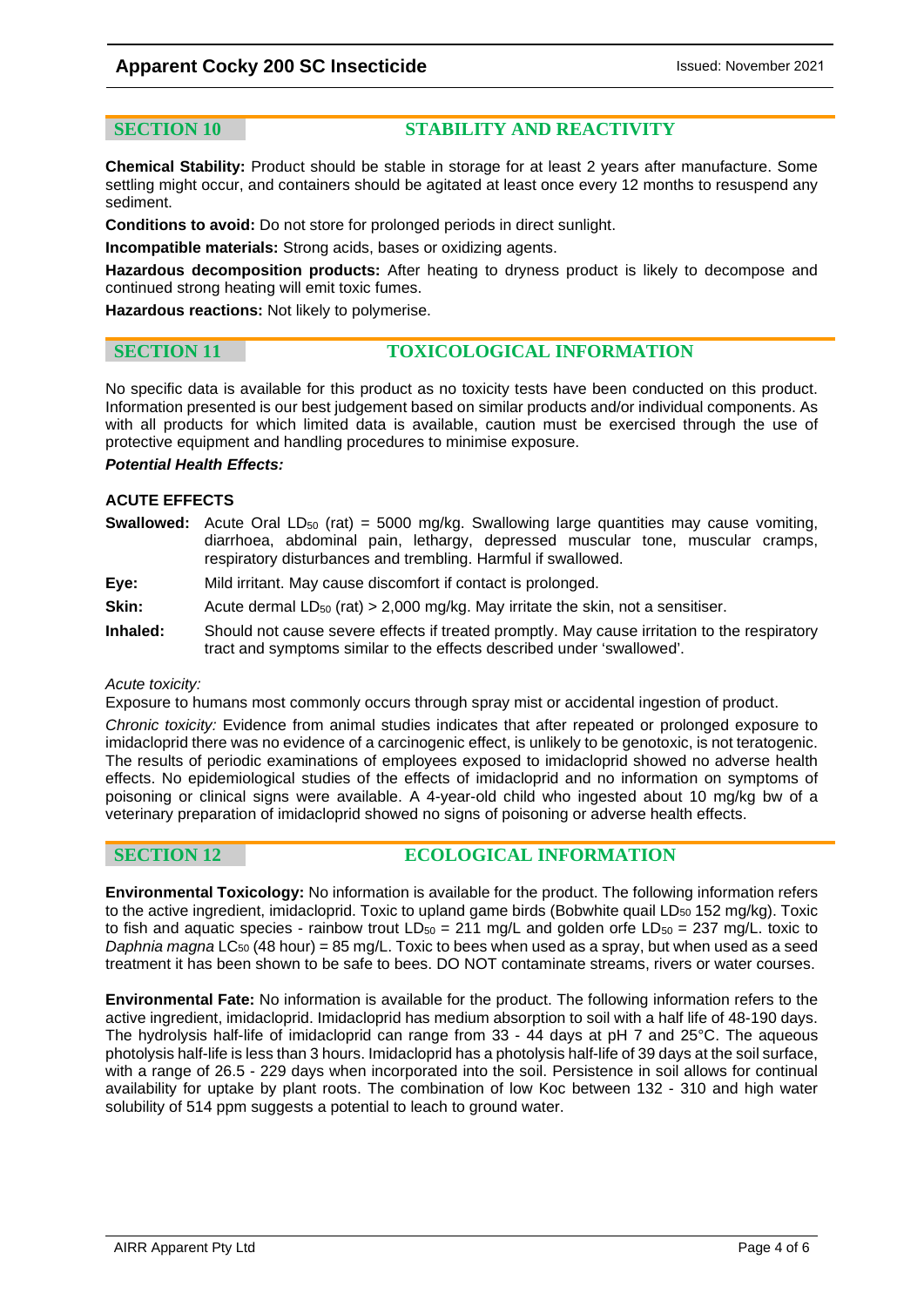**SECTION 13 DISPOSAL CONSIDERATIONS**

**Spills and Disposal:** Persons involved in cleanup require adequate skin protection - see Section 8. Keep material out of streams and sewers. Vacuum, shovel or pump waste into an approved drum. To decontaminate spill area, tools and equipment, wash with detergent and water and add the solution to the drums of wastes already collected and label contents. Dispose of drummed wastes, including decontamination solution in accordance with the requirements of Local or State Waste Management Authorities. On-site disposal of the concentrated product is not acceptable. Ideally the product should be used for its intended purpose. If there is a need to dispose of the product, approach local authorities who hold periodic collections of unwanted chemicals (ChemClear®).

**Disposal of empty containers:** Triple-rinse containers before disposal. Add rinsings to spray tank. Do not dispose of undiluted chemicals on site. If recycling, replace cap and return clean containers to recycler or designated collection point. If not recycling, break, crush, or puncture and deliver empty packaging to an approved waste management facility. If an approved waste management facility is not available, bury the empty packaging 500 mm below the surface in a disposal pit specifically marked and set up for this purpose, clear of waterways, desirable vegetation and tree roots, in compliance with relevant local, state or territory government regulations. Do not burn empty containers or product.

### **SECTION 14 TRANSPORT INFORMATION**

**Road & Rail Transport:** This product is exempt from classification as a Dangerous Good in packs less than 500 kg (L) or less; or in IBC's under the Australian Code for the Transport of Dangerous Goods by Road and Rail. For bulk shipments this product is a class 9, UN 3082. (See special provision AU01).

**Marine and Air Transport:** Apparent Cocky 200 SC Herbicide is classified as a Marine Pollutant according to International Maritime Dangerous Goods (IMDG) Code and the International Air transport Association (IATA). If transporting by sea or air the following Dangerous Goods Classification applies:-

UN 3082, Class 9 (Miscellaneous Dangerous Goods), Packing Group III, Proper Shipping Name ENVIRONMENTALLY HAZARDOUS SUBSTANCE, LIQUID, N.O.S. (Contains 20% Imidacloprid). Hazchem code ●3Z. Hazard Identification Number (HIN) 90. Australian Standards Initial Emergency Response Guide No. 47.

### **SECTION 15 REGULATORY INFORMATION**

Under the Standard for Uniform Scheduling of Medicines and Poisons (SUSMP), this product is a Schedule 5 poison.

This product is registered with the Australian Pesticides and Veterinary Medicines Authority. APVMA number 66007.

This product is classified as a Hazardous Substance under the criteria of Safe Work Australia.

This product is exempt from classification as a Dangerous Good in packs less than 500 kg (L) or less; or in IBC's under the Australian Code for the Transport of Dangerous Goods by Road and Rail  $(7<sup>th</sup> Ed)$ .

This product is classified as a Dangerous Good according to International Maritime Dangerous Goods (IMDG) Code and the International Air Transport Association (IATA).

*Requirements concerning special training:* 

Check State or Territory regulations that require people who use pesticides in their job or business to have training in the application of the materials.

#### **SECTION 16 OTHER INFORMATION**

Issue Date: 10 November 2021. Valid for 5 years till 10 November 2026. (5 year revision).

Key to abbreviations and acronyms used in this SDS:

- ADG Code: Australian Dangerous Goods Code (for the transport of Dangerous Goods by Road and Rail).
- Carcinogen: An agent which is responsible for the formation of a cancer.
- Genotoxic: Capable of causing damage to genetic material, such as DNA.
- HCIS: Hazardous Chemical Information System.
- Lacrimation: The production, secretion, and shedding of tears.
- Lavage: A general term referring to cleaning or rinsing.